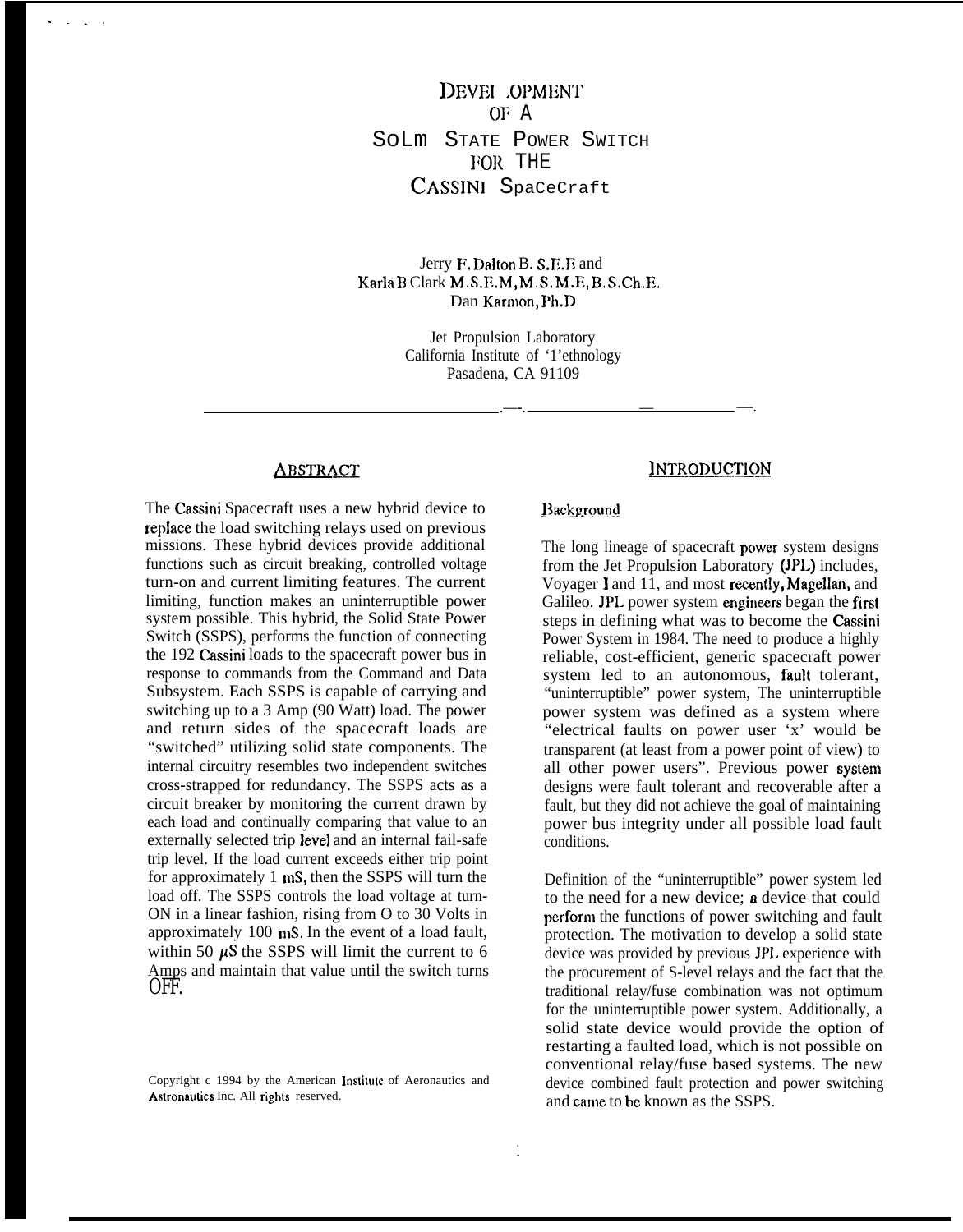### The Mariner Mark II Power System

' Cassini's predecessor, the Mariner Mark 11 (MMII) spacecraft, was intended to be a generic deep space vehicle, adaptable to a variety of missions, The first two missions were to be Comet Rendezvous Astroid Flyby and Cassini,

The MMII power system consisted of two Radioisotope Thermoelectric Generator power sources; a regulated main power bus; redundant batteries for load leveling and transient capability; a p-processor for autonomous power management and fault protection; and a power distribution section containing 256 Solid State Power Switches (SSPSS).

The MMII power system utilized the SSPS to achieve "distributed fault protection". The regulated main power bus was allocated to the power users through individual SSPSs, Each SSPS provided load-fault protection, giving rise to the term "distributed fault protection'. Electrical faults on the user end could be detected, controlled and subsequently removed while maintaining continuous uninterrupted power to all the other users,

# SSPS DEVELOPMENT

### Derivation of SSPS Functional Requirements

The definition of the MMI1 power system led directly to a set of functional requirements for the SSPS,

The SSPS must remove faulty loads from the power bus. Load faults are detected by monitoring load current and comparing the measured current to an exposted maximum value. If the measured current exceeds the expected value for a given period of time, the load has faulted, The expected maximum value is called the *trip current* and the time period is called the *trip time*. If the trip time is too short, the device could be sensitive to random noise. If the trip time is too long, the internal transistors could be damaged due to excessive heat, A trip time of 1 mS was selected for the SSPS. Thus, if the load current were to continuously exceed the trip current for 1 mS the SSPS would interrupt the flow of power to the load. The trip current could be commanded to one of eight values from 0.6 Amps to 4 Amps. Eight trip current values were provided to support more precise spacecraft power management.

Since load faults of zero impedance can theoretically

occur instantly, the SSPS must provide some form of current limiting to prevent the bus voltage from falling to zero during the  $1 \text{ mS}$  trip time interval. The SSPS current limiting requirement is called the *clamp current*. The minimum clamp current must always be greater than the maximum trip current plus worst case tolerances. The maximum clamp current is also limited by transistor stress requirements and safe operating area guidelines. Excessive clamp current could destroy the SSPS transistors, Additionally, the time required for the SSPS circuitry to respond to a short is important. Given an instantaneous short, current will exceed the clamp value until the circuit reacts to bring the current under control. The *transient recovery time* must be short, compared to 1 mS, in order to prevent excessive stress. The SSPS clamp current requirement was specified as 10 Amps with a 50  $\mu$ S transient recovery time.

Closing a switch to initialize a load will generate an inrush current. Inrush currents resulting from relay load initialization have been blamed for 'bus jump" (voltage excursions on the power bus). Bus jump in the extreme case can result in unexpected glitches in spacecraft digital circuits. Additionally, capacitive loads must be provided with inrush current limiting circuitry. The SSPS was designed with internal inrush limiting to prevent bus jump, and to allow the SSPS to be used on capacitive loads without external inrush circuitry. Incorporating the inrush limiting function in the SSPS increased the complexity of the SSPS, but because external discrete components were eliminated, the overall result was a decrease in the power system's mass and volume. The SSPS inrush current limit feat ure is described by the *soft start* requirement. When the SSPS is commanded ON into a 300 resistive load, voltage is required to rise linearly from zero to full value over a 100 mS time period. The load current rise time is a function of the type of load, but in all cases the SSPS soft start yields significantly slower current rise times than a relay closure, Thus, the SSPS avoids the problems caused by relay "noise" and the bus jump phenomenon.

Since fault protection was of paramount importance, all fault protection features, clamp current, over current trip, OFF command capability, etc., were required to remain functional, given any single fault within the SSPS. The requirement was satisfied by utilizing two independent Mocks of switching circuit ry; one block switches the load power line and the second block switches the load return line. Connected in series and cross-strapped for command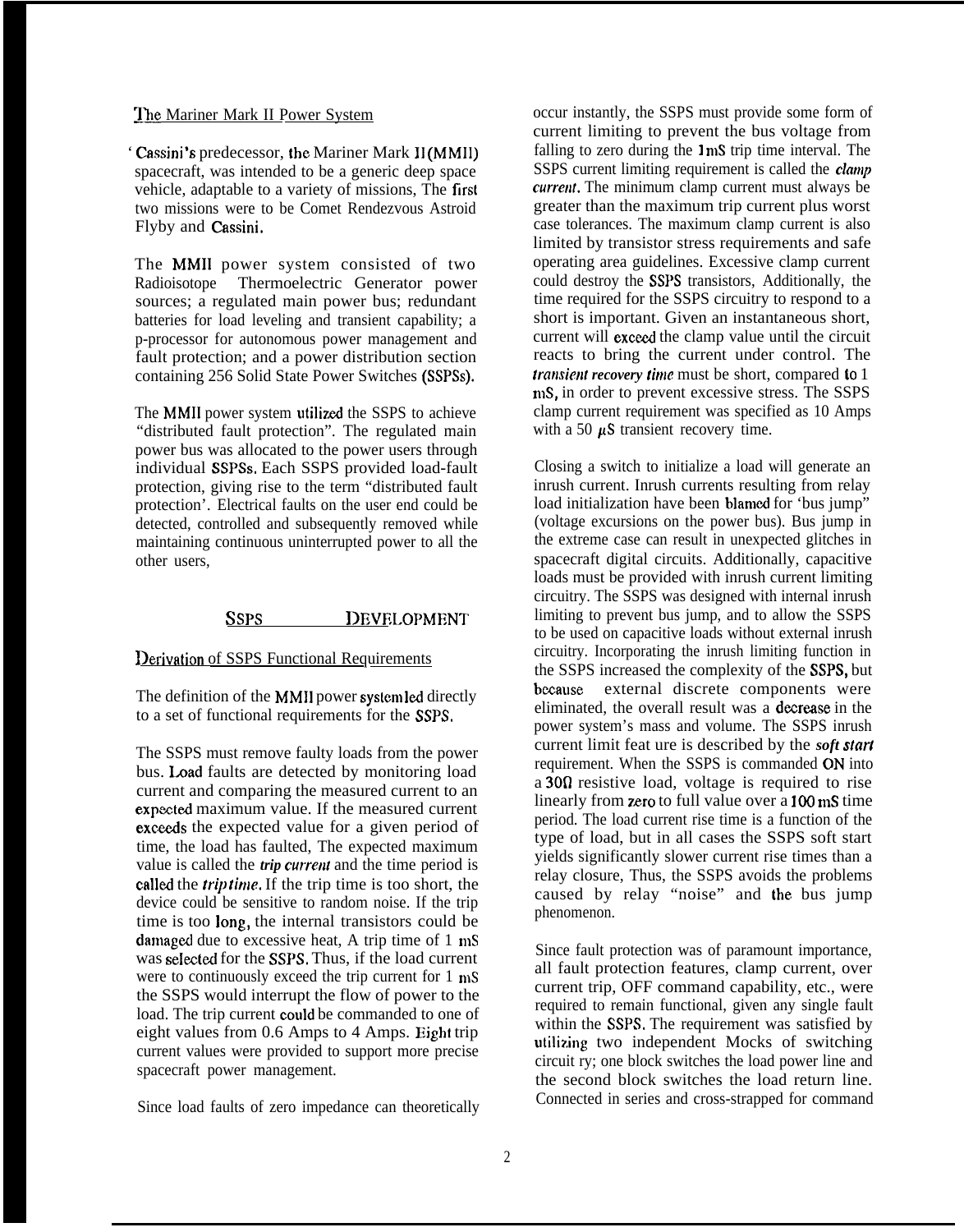redundancy, the two blocks guarantee that fault protection will work even if one block has been rendered inactive due to a failure. A functional block diagram of the SSPS is shown in Figure 1.

. ,,..

.

The desire for improved power management led to SSPS requirements for monitoring load current, trip level and switch state (ON, OFF,TRWPED). The SSPS was required to provide two continuous analog and three digital signal outputs for processing by the p-processor and forwarding to the spacecraft computer for use in downlink telemetry. This information was expected to greatly facilitate spacecraft power management. Prior to M MIJ, individual load power status was not directly available and had to be derived from global current and voltage measurements,

The MMII command system utilized two independent redundant command data busses. A unique 8 bit address was assigned to each SSPS, When a command was transmit ted, the appropriate SSPS would respond. Thus, the SSPS was required to include an internal address decoder and command processor. Combining the command decoder in the SSPS increased the complexity of the SSPS, but the external circuit ry was substantially simplified and fault tolerance was greatly improved over that of a comparable external decoder.

A serial command format was chosen to reduce the need for SSPS 1/0 pins, and to simplify external circuitry. Additionally, two independent command ports were incorporated for command redundancy.

The SSPS was required to reset itself to the OFF state, upon initial ization of spacecraft power. This was accomplished by providing a *power on reset* pin on the SSPS. This requirement was needed to simplify power system initialization and to facilitate system assembly and test.

With 256 SSPS on the MMII spacecraft, SSPS power dissipation was a significant concern. If each SSPS were to dissipate 1 Watt, then 256 Watts of spacecraft power would be required to operate the SSPSS! Power dissipation consists of two components: (1)  $\mathbf{I}^2$ R loss from the flow of current through the switch, this component is load dependent, and (2) standby power consumption due to circuitry within the SSPS. The ON-State Resistance and *Standby Power* requirements were established at O. 15fl and 25 mW respectively, to limit power losses.



**Figure 1. Functional Block Diagram of SSPS** 

## MMII to Cassini Redesign and Impact on SSPS

A project-level decision was made to build a mission specific Cassini spacecraft instead of the MMII spacecraft. 'I'he resulting changes, which occurred relatively late in the design cycle, had a significant impact on the SSPS. Preliminary circuits had been simulated, breadboarded and tested at this point. Many of these circuits needed to be modified to accommodate the Cassini specific power system.

The MMII concept included a battery, however, the battery was eliminated from the Cassini spacecraft. The elimination of the battery had a great impact on the SSPS design. The MMII battery supplied the  $10$ Amps of "clamp current" needed to "hold up" the bus during a load fault. The only source for clamp current on Cassini was the bus (filter) capacitance. The energy available from the bus capacitance was much less than that available from a battery, Consequently, the current available during a load fault was much smaller, If the uninterruptible power concept was to be preserved, the clamp current requirement had to be changed. The clamp current requirement was changed from 10 Amps to 6 Amps and, a worst case tolerance of  $\pm 1$  Amp was levied over all voltage and temperature ranges, radiation and aging inclusive. The effect of the change was a total redesign of the clamp circuit which resulted in the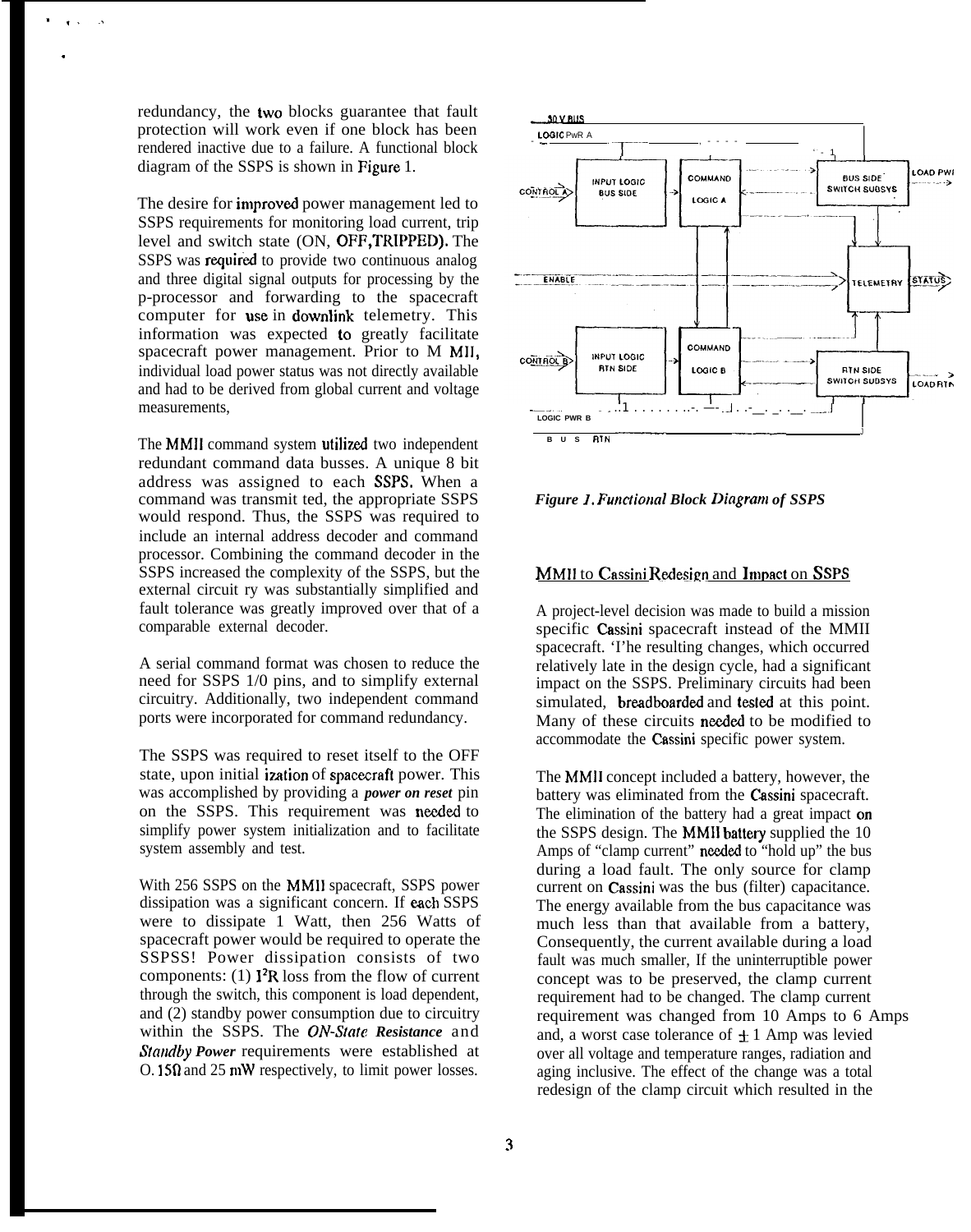addition of a considerable number of components.

The MMII definition of uninterruptible power did not include "source faults" (faults within the power system). When source faults were added to the Cassini definition, a decree was issued that *all* loads, including the power system electronics, would be connected to the power bus through SSPSS. Some of the SSPSS had to initialize to the ON state upon initial application of bus power, Thus, a *power on reset ON* function was added to the SSPS requirements. The end result was a redesign of the digital section of the SSPS resulting in additional components and the addition of two more power on reset pins.

The p-processor was eliminated in the Cassini Power System. On the MMII system, trip levels were embedded in the SSPS command word and were adjustable in flight. Removal of the processor was combined with a new Cassini requirement that trip levels be hardwired (and not adjustable in flight). The ability to precisely manage spacecraft power was degraded, The eight SSPS over-current trip levels and the trip level monitor were retained. The SSPS decoder circuit was modified and three pins were added to the package to facilitate external selection of the trip level.

A maximum dVldt specification was added to the tum-OFF requirement. The end result was the addition of circuitry and a nagging stability problem in the SSPS analog circuitry.

The standby power requirement was increased from  $25 \text{ mW}$  to  $70 \text{ mW}$  to accommodate the additional circuitry.

Upon the completion of the requirements definition and preliminary bread boarding phases, the "worst case" design method was used to generate a comprehensive electrical design. The worst case design method entailed using worst case parts parameters in design calculations. The worst case parts parameters included the effects of radiation, age and temperature. The end result was a very robust electrical circuit, Formal worst case analysis confirmed the effectiveness of the method when no major performance problems surfaced. The elect rical design was translated to a printed circuit board and tested. Following, successful functional testing, the hybridization effort was started.

### Hybrid Development and Test

The SSPS will be the first known flight qualified hybrid to be fabricated in accordance and in compliance with MIL-H-38534A, K level requirements. The primary contractor was CTSM of Indiana, The manufacturer was required to design the hybrid and generate the official SSPS hybrid design documentation. The digital ehxtronics(31 digital ICs) were implemented with two redundant gate-arrays. The gate-arrays were fabricated by UTMC of Colorado.

Since the SSPS had been designed, analyzed, breadboarded and tested by JPL using discrete components the hybridization effort had to provide early proof that the hybrid version would comply with performance requirements.

Six "form, tit, function" developmental units were fabricated, in sets of two, and delivered to JPL for test and evaluation. This enabled both JPL and the CTSM to verify hybrid performance and aIso allowed for hybrid design adjustments. Indeed, a few material, hybrid design and hybrid performance issues did arise. Upon completion of the developmental phase, a Critical Design Review was conducted at JPL.

Following the Critical Design Review, thirty five (35) flight like (MIL-H-38534A) Design Verification Units were fabricated on a Class K compliant line. These, flight like, "first-off" production units were used to prove and demonstrate the hybrid's compliance to the rigorous flight qualification requirements. Following electrical test ing, twenty-two  $(22)$  were placed on an extended life test of 2000 Hours at 125°C under power and with some dynamics. The extended life test will also be performed on flight units and will extend into and beyond the fabrication phase. The remainder of the Design Verification Units were allocated for a variety of JPL tests such as radiation, residual gas analysis, destructive part analysis and load-switching.

Fabrication of flight qualified hybrids was supposed to occur after the conclusion of the Design<br>Verification Unit evaluation. 1 Iowever, due to Verification Unit evaluation. schedule constraints, the fabrication effort began before the conclusion of the Design Verification Unit effort.

JPL and CTSM have both developed automatic-testequipment to characterize the hybrids. Manual testing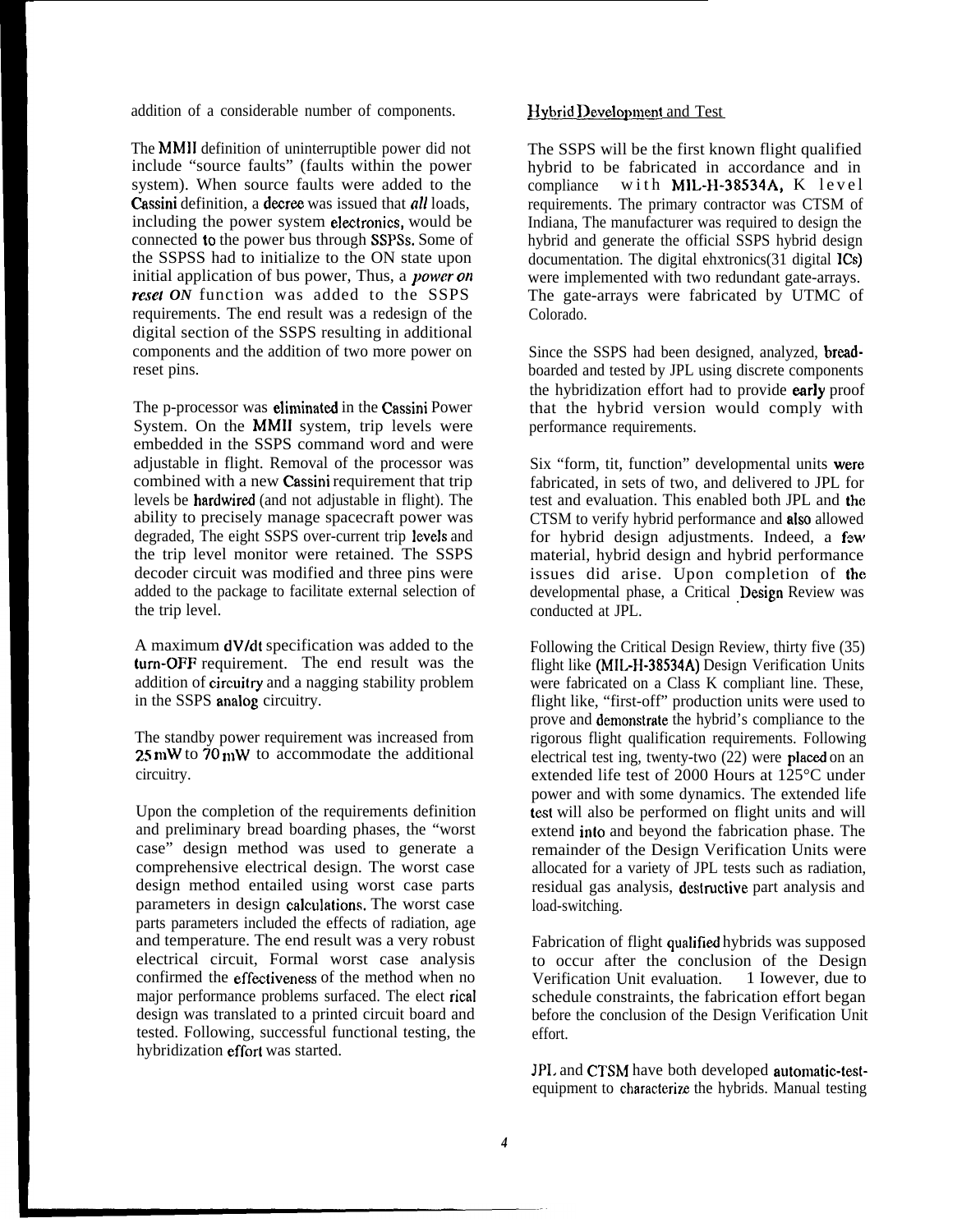of a hybrid had been proven to consume several days of time. The JPL automatic-test-equipment was designed for thoroughly characterizing the hybrids in a developmental environment. CTSM's automat ictest-equipment was designed for testing flight hybrids in a manufacturing, Class K compliant environment. CTSM'S automated test system took less than an hour to test the hybrid over nine different temperat ure and voltage ranges.

## **RESULTS**

#### **SSPS** Hybrid Description

**I,\***

The SSPS hybrid "utilizes a five-layered Alumina based substrate with all gold metalization. Resistors are screened thick film. The thermal performance of the SSPS package was a critical design parameter, The two MOSFETs, along with two 60 m $\Omega$  current sensing resistors, were mounted on the Alumina base of the network to enhance thermal conductivity. The FET substrate area is gold coated (two layers) and the FETs are epoxied to the substrate. The 60  $m\Omega$ current sensing resistors are thick film on Alumina, manufactured to spec by CTSM. One and 2 mil gold wires and 8 mil Al wires are used for bonding.

All devices and the network are Epoxy attached. The epoxy is cured at 95\*C to I05°C for 60 to 65 min. and 190"C to 200"C for 60 to 65 min. All of the screened resistors are laser trimmed with 12 resistors being actively trimmed to meet specified parameters. Following the epoxy attach and before wire-bonding, the hybrids are plasma cleaned. Each hybrid is mounted in a specially designed carrier. The hybrid stays in the carrier for most of the fabrication steps and the hybrids are delivered to JPL in the carrier. Following fabrication and before final test, the hybrids are burned-in for at least 260 hours at 125<sup>°</sup>C to 135"C.

Reference Figure 2, hybrid attributes are as follows: Kovar package and lid (seam welded); 35 active components (IC dice); 26 chip resistors and capacitors; 181 screened resistors; 12 actively trimmed resistors; 466 wire bonds of which 391 are 1 mil Gold.

## **SSPS Packaging**

The hybrid SSPS is packaged in a low thermal impedance, Kovar package with 36 glass sealed leads on the each long sides of the package (72 leads total). Physical dimensions are: 5.07 cm long, 4.27 cm wide, 0.43 cm high (1.995" x 1.680" x 0.170").

The mass was specified as 34 g maximum and the first Design Verification Units were (measured) approximately 31.5 g.

#### **Fabrication Results**

The SSPS hybrid fabrication effort is well under way as this paper goes to print. Fifteen units have successfully completed the 2000 Hour extended life test. Additional units will be placed on life test at the end of May and June of 1994. One-hundred and Seventy-Nine (179) flight hybrids are currently at JP1. and the remainder (321) units are expected to be delivered by mid-June 1994.

## Cassini Power System Attributes

The Cassini Power System supplies power to 192 spacecraft loads and uses the Solid State Power Switch to help isolate the loads from each other. The power system achieves the goal of uninterruptible power, even if the fault is within the power system. The SSPS helped reduce the overall system size and cost by consolidating internal redundant command decoding and inrush current limiting, over-current trip and load current monitoring into a hybrid package. The Cassini Power System will self-start to facilitate system integration and test and, although there is no known failure that would cause such a loss, the Cassini Power System will recover if power is interrupted for an indeterminate period time and subsequently restored.

This work was performed at the Jet Propulsion Laboratory, California Institute of Technology, under a contract with the National Aeronautics and Space Administration,